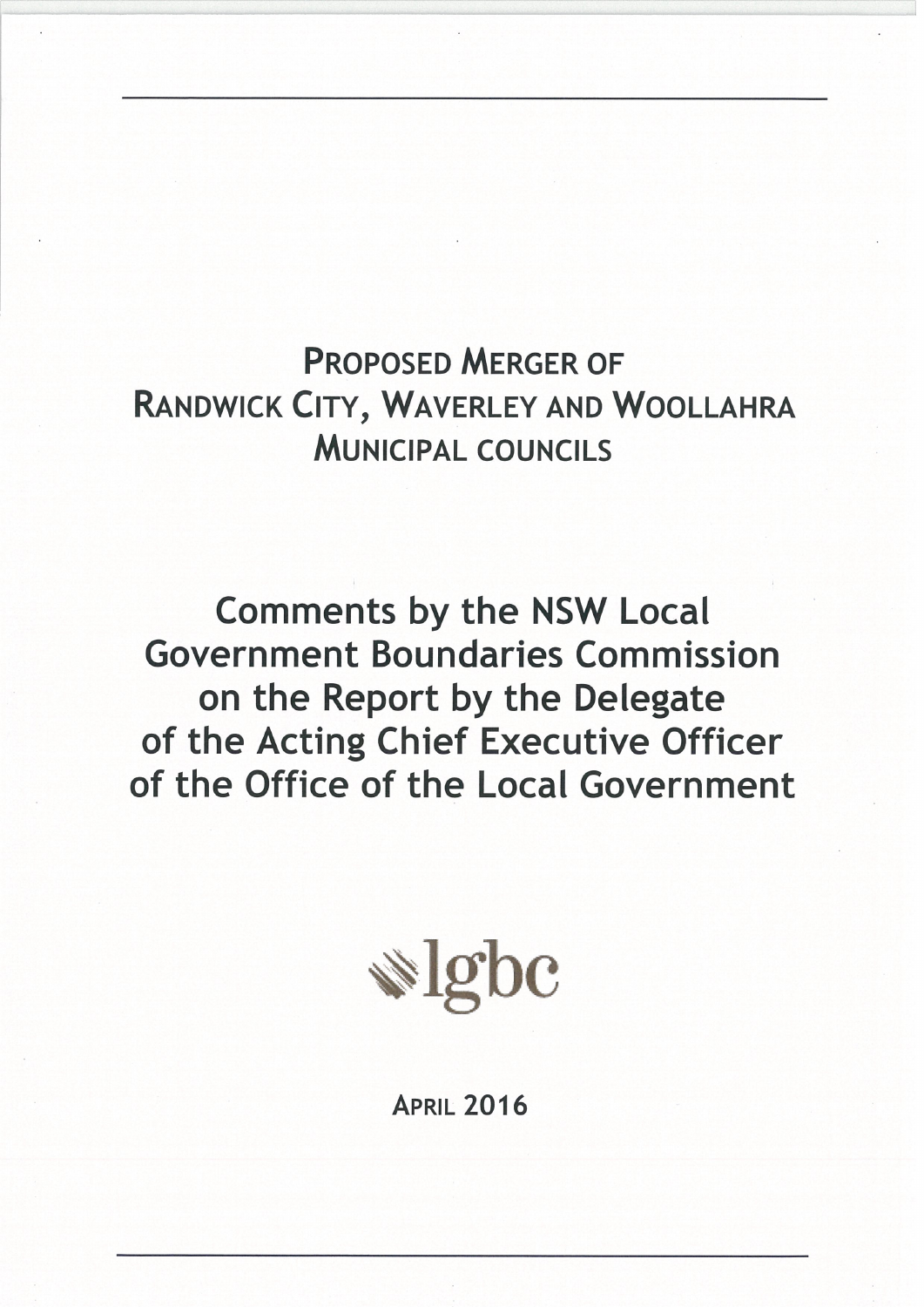

**Local Government Boundaries Commission GPO Box 5341** Sydney NSW 2001

The Hon Paul Toole MP **Minister for Local Government** Level 17 NE 52 Martin Place, SYDNEY NSW 2000

**Dear Minister** 

Proposed merger of Randwick City, Waverley and Woollahra Municipal councils

The Local Government Boundaries Commission provides its comments on the Delegate's Report into the above merger proposal under section 218F(6) of the Local Government Act 1993.

**Yours sincerely** 

Bob Sendt

**RJ** Sendt Chairperson 22 April 2016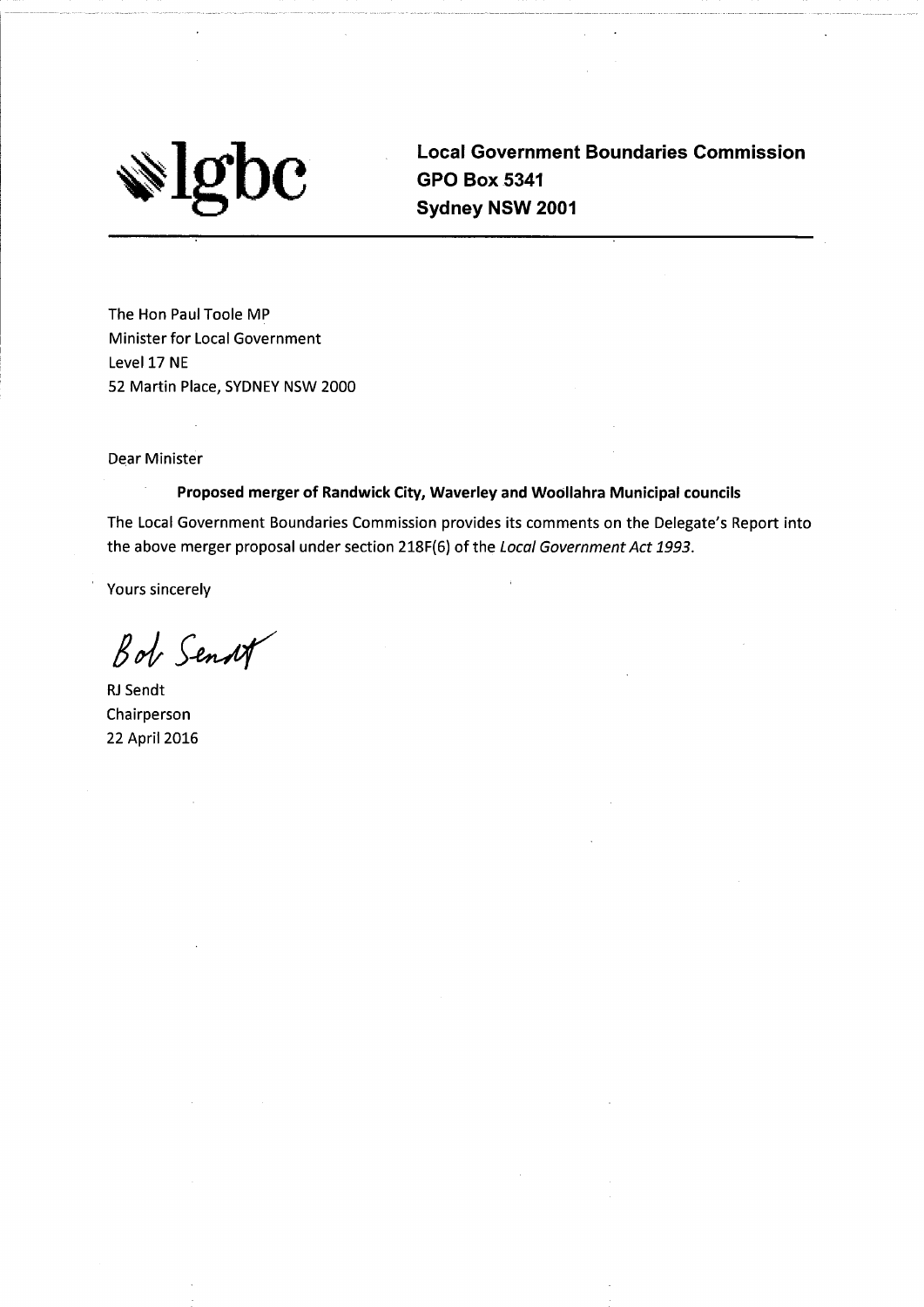# **1. Summary of Local Government Boundaries Commission comments**

The Boundaries Commission has reviewed the Delegate's Report on the proposed merger of Randwick City Council, Waverley Council and Woollahra Municipal Council to determine whether it shows the legislative process has been followed and the Delegate has taken into account all the factors required under the *Local Government Act 1993* (the Act).

#### **The Commission has assessed that:**

- **the Delegate's Report shows that the Delegate has undertaken all the processes required by section 263 of the Act,**
- **the Delegate's Report shows that the Delegate has adequately considered all the factors required by section 263(3) of the Act, and**
- **the Delegate's recommendation in relation to the proposed merger is supported by the Delegate's assessment of the factors.**

# **2. Summary of the merger proposal**

On 6 January 2016, the Minister for Local Government referred a proposal to merge the local government areas of Randwick City Council, Waverley Council and Woollahra Municipal Council to the Acting Chief Executive of the Office of Local Government for examination and report under the Act. The following map shows the proposed new council area (shaded in green).



*Proposed merger of Randwick, Waverley and Woollahra*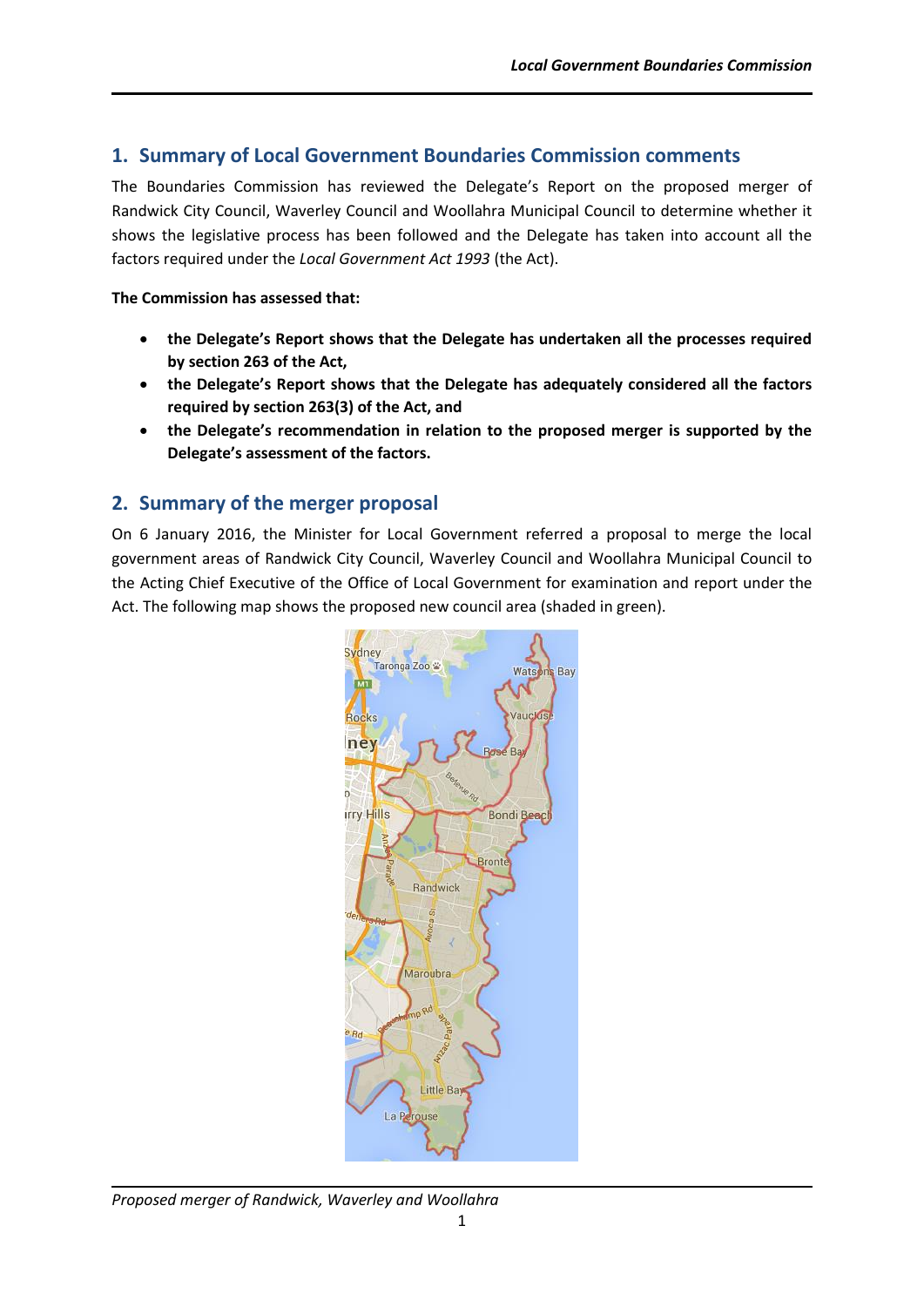| Council                      | 2016    | 2031    |
|------------------------------|---------|---------|
| <b>Randwick City Council</b> | 147.100 | 174.300 |
| <b>Waverley Council</b>      | 71.450  | 82.150  |
| Woollahra Municipal Council  | 58,250  | 67,250  |
| New Council                  | 276,800 | 323,700 |

The proposal would have the following impacts on population across the three councils.

*Source: NSW Department of Planning & Environment, 2014 NSW Projections (Population, Household and Dwellings).*

The Acting Chief Executive delegated the function of examining and reporting on each of the proposals to a number of people, known as 'Delegates'. Delegates were required to examine and report upon each merger proposal rigorously and fairly. The examination process included Delegates calling for submissions and holding a public inquiry on each proposed council merger. Delegates prepared a Report on the proposal and provided that Report to the Local Government Boundaries Commission.

# **3. Role of the Local Government Boundaries Commission**

The Local Government Boundaries Commission is an independent statutory authority constituted under section 260 of the Act. The Boundaries Commission examines and reports on any matter referred to it by the Minister in relation to the boundaries of local government areas and the areas of operation of county councils.

The Boundaries Commission has several functions under the Act. In the current context (where the Minister has elected to refer the proposal to the Office of Local Government, rather than the Boundaries Commission, for examination), the most relevant Commission functions are set out in section 218F(6) of the Act. This section requires:

- the Chief Executive to furnish the Report on the examination of the merger proposal to the Boundaries Commission for review and comment, and
- the Boundaries Commission to review the Report and send its comments to the Minister.

The Commission's role does not involve re-examining the advantages and disadvantages of the proposed mergers, accepting submissions or holding public inquiries.

# **4. Delegate's recommendations**

The Delegate's key recommendation is:

*"The formation of a single merged council will create a financially stronger and more viable council compared to the existing arrangements and will create an organization that will have a greater capacity to deliver ongoing infrastructure needs and improved services. It is therefore recommended that the proposal be implemented."*

The Delegate also made the following other recommendations:

*1. "In order to provide more flexibility to assist in the transition to a more equitable rating structure in the longer term, it is recommended that the IPART review of existing rating*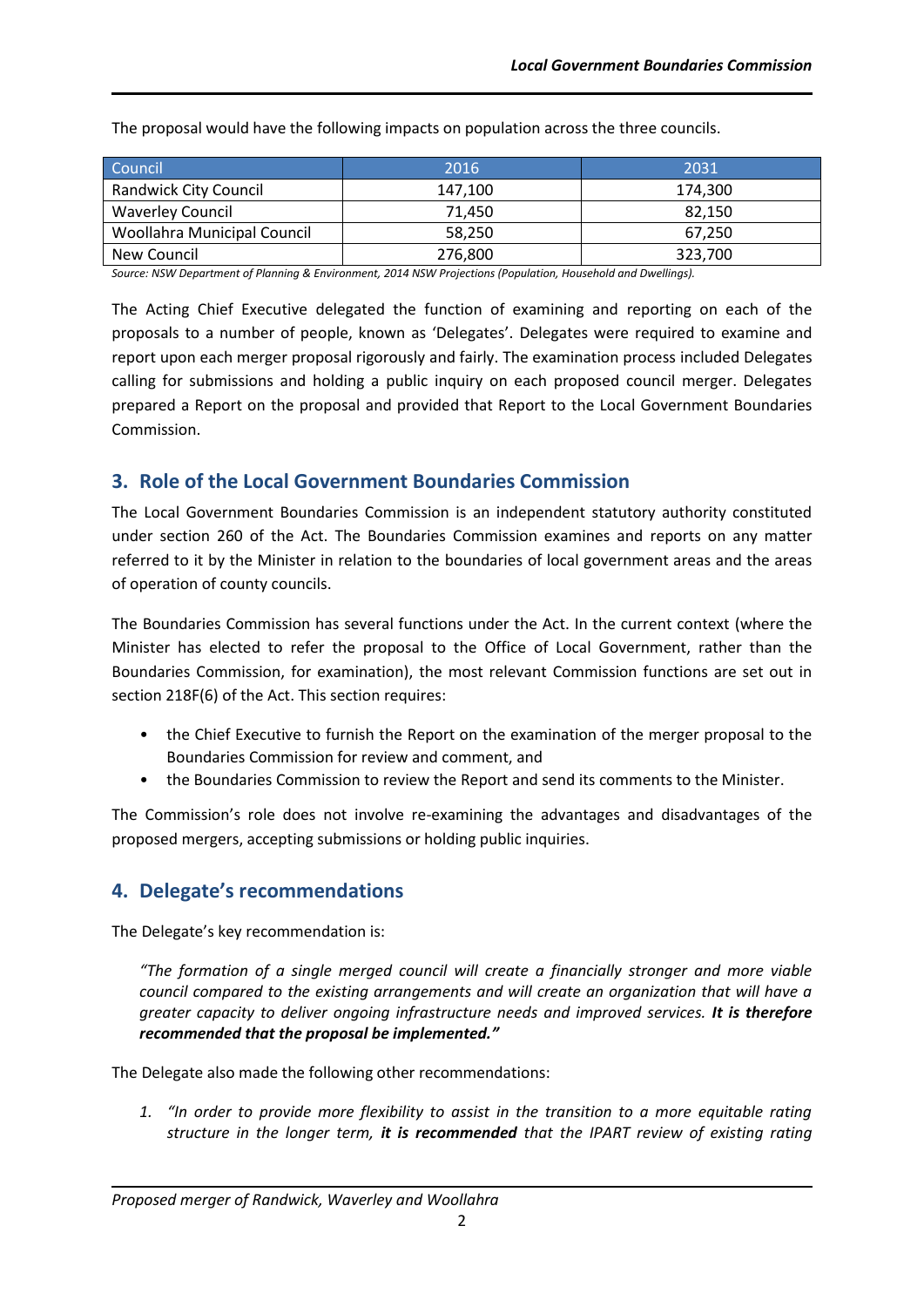*provisions in the Local Government Act 1993 consider removing the limitation on the maximum rate that can be charged."*

*2. In examining the submissions, it is noted that views ranged widely: from objections to the proposal (regarding the level of representation, higher rates and provision of services or for unspecified reasons); to support for the proposal on the basis that it would be an improvement over the current arrangements (due to removal of duplication, improved capacity or better coordination)* 

*Based on the submissions received it is recommended that if the merger proposal is implemented a public information campaign should be undertaken by the new council to address concerns and better inform the community, as part of developing a new community strategic plan.* 

- *3. To ensure adequate and fair representation, it is recommended that the proposed new council have 15 Councillors in total, including a Mayor elected by the Councillors and that the Council be divided into 3 wards of 5 Councillors.*
- *4. It is recommended that, if the merger proceeds, a new name be chosen which does not include the name of any of the three existing Councils. The name "Eastern Sydney" is proposed.*
- *5. A number of minor boundary adjustments were suggested as part of the submissions received for this inquiry, as follows:* 
	- *a. Paddington north and south united under one council.*
	- *b. Port Botany united under one council.*
	- *c. Bare Island assigned to Randwick council.*

*It is recommended that these boundary adjustments be considered separately and that the merits of the various proposals be assessed at that time."*

# **5. The Commission's detailed comments**

## *5.1 Review of the process followed by the Delegate*

Under the Act, the Delegate is required to undertake certain processes in examining a merger proposal. These processes include holding an inquiry, allowing members of the public to attend meetings as part of the inquiry and calling for submissions. As part of its review of the Delegate's Report, the Commission has looked at whether these processes were followed.

In total the Delegate considered 449 written and oral submissions from the public, community and other organisations and councils.

The Delegate held two public inquiries on Thursday, 4 February 2016 at Club Rose Bay.

*The Commission's view is that the Delegate has met the relevant requirements*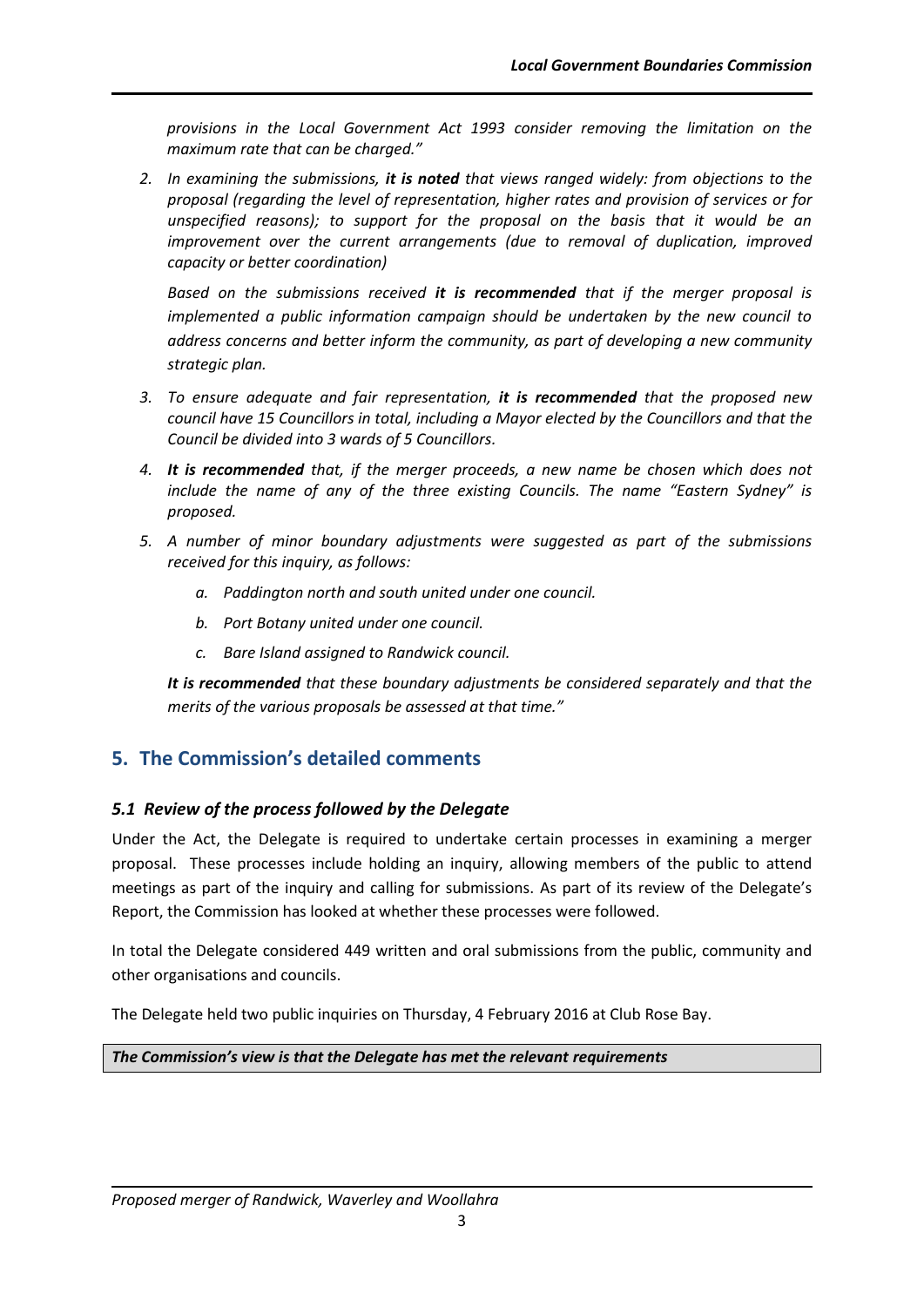# *5.2 Review of the Delegate's consideration of the factors specified in the Act*

Under section 263(3) of the Act, the Delegate is required to have regard to a range of factors when considering a merger proposal.

## *Overall the Commission's view is that the Report shows the Delegate adequately considered all the factors.*

The Commission has formed this view based on its review of the discussion presented in the Delegate's Report. The Commission specifically considered whether the extent of that discussion adequately canvassed the range of issues raised in the written submissions made to the Delegate, the views expressed at the public hearings and other information that would have been available to the Delegate.

The Commission makes the following comments relating to each factor:

# *5.2.1 Financial factors*

Section 263(3)(a) of the Act requires the Delegate to have regard to:

*"the financial advantages or disadvantages (including the economies or diseconomies of scale) of any relevant proposal to the residents and ratepayers of the areas concerned".*

The Delegate recognised that Randwick and Waverley Councils made a joint submission to IPART for a merger proposal as part of the Fit for the Future assessment. He noted that IPART found that their two way merger proposal satisfied all the FFTF criteria, but that there could be significantly higher benefits if one or more neighbouring councils were included in the merger proposal.

It is further noted by the Delegate that Woollahra Council made a submission to IPART based on standing alone, with IPART determining that the Council did not demonstrate that its proposal to stand alone would be as good as or better than various merger options.

The expected financial results for a merged council were reviewed by the Delegate, with analysis of the KPMG modelling, conservatively estimating \$149 million over 20 years (including a \$25 million grant from the NSW Government). The Delegate noted the concerns by some Councils as to the accuracy of the KPMG assumptions and hence the estimates of net savings. He then discussed independent modelling undertaken by SGS Economics and Planning, and concluded that there were clear benefits ranging between \$149 million and \$235 million compared with stand-alone options.

The Delegate noted submissions received from Woollahra residents expressing concern over potential rate increases due to the significantly higher average land values in the Woollahra LGA (\$1.06 million) compared with Randwick (\$477,000) and Waverley (\$620,000). The Report noted that IPART is undertaking a review of the rating system, which may produce flexibility in setting base rates (the Delegate suggested that the minimum base rate could be increased to 70% from the current 50%), and that since 2008 land values have increased at a significantly higher rate in Randwick (70%) and Waverley (61%) than in Woollahra (23%). The Report suggested that rate increases of 8-10% in Woollahra Council could occur given these considerations, but that a new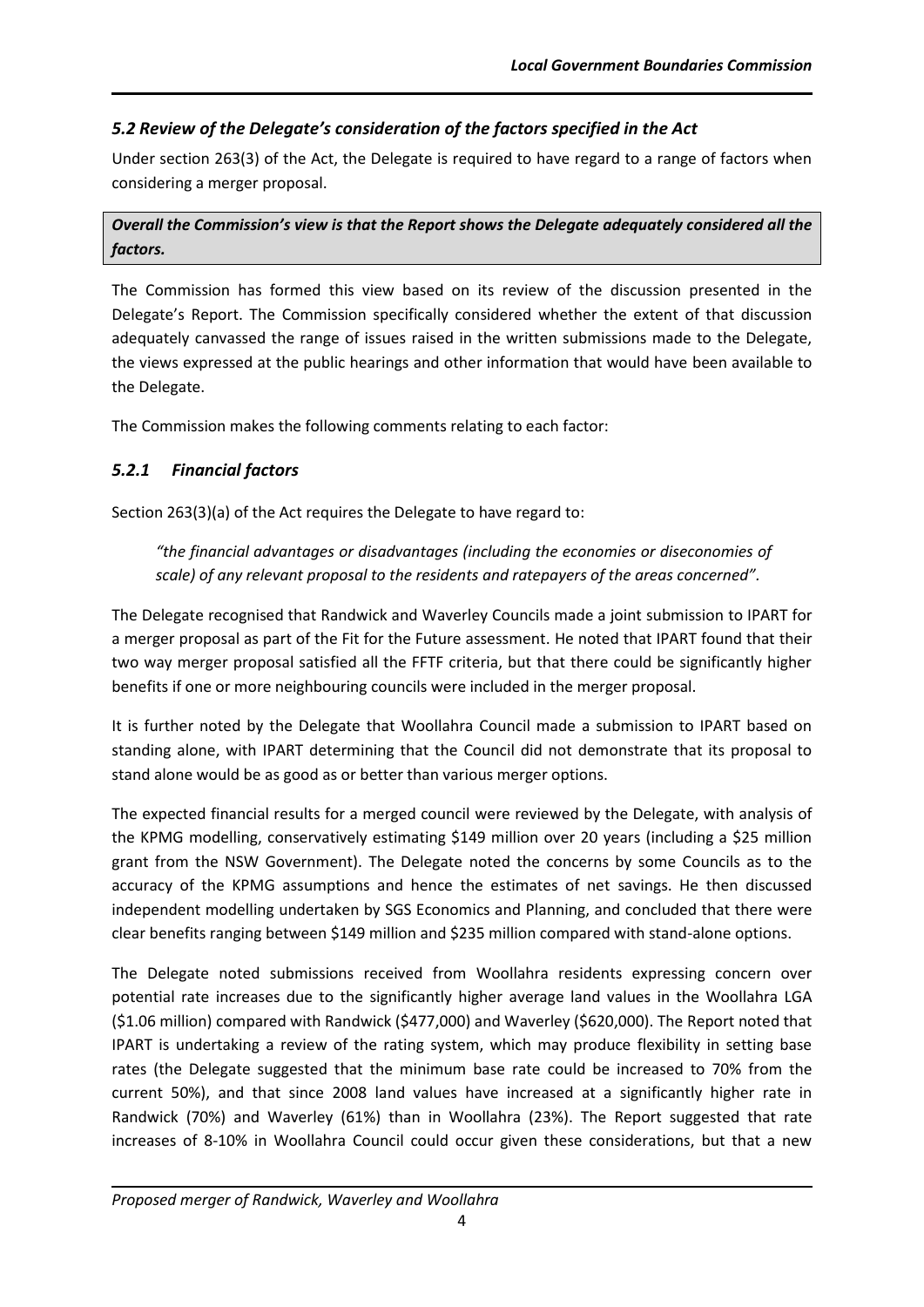council may consider harmonisation strategies such as capping increases on individual assessments if considered necessary.

The Delegate concluded that the formation of a single merged council will create a financially stronger and more viable council compared to the existing arrangements and will create an organisation that will have a greater capacity to delivery ongoing infrastructure needs and improved services. He recommended that IPART consider a proposal to remove the limitation on the maximum "minimum rate" that can be charged, potentially from 50% to 70%.

# *The Commission's view is that the Delegate adequately considered the issues under this factor.*

*The Commission notes that the Delegate's conclusion on this factor relies, in part, on an assumption that his recommendation to IPART is implemented.*

*The Commission notes that savings from employment reductions may vary from the KPMG modelling given that the Delegate stated "all three councils have extended employment protections under section 354F of the Local Government Act from 3 years to 5 years".*

# *5.2.2 Communities of interest*

Section 263(3)(b) of the Act requires the Delegate to have regard to:

*"the community of interest and geographic cohesion in the existing areas and in any proposed new area".*

The Delegate noted the demographics of each of the existing LGAs, demonstrating similar socioeconomic profiles reflected in housing, household incomes, unemployment rates, and education rates. The submission from Waverley Council was noted, which suggested that the Community Strategic Plans for each council have similar themes, strategies and challenges including recognition of cultural heritage, arts and culture, economy and tourism, etc.

However, the Report also noted the strong sense of identity within suburbs of Woollahra as evidenced by submissions, and that concerns were expressed by Woollahra residents about maintaining local autonomy over character and development, given that the population of Woollahra would be 21% of the merged entity and Randwick would be 52%.

The Report noted that there are many examples where one council administration successfully manages areas within its LGA with significantly differing identities, such as the City of Sydney. It also noted that LEPs governing allowable development do not automatically change as a result of Council boundary changes. If a future council wishes to amend its LEP, it would be subject to its own community consultation process. However, the Report also stated that the three existing LEPs are remarkably similar in many of their protections.

The Delegate further noted that an effective council would need to consider the importance of local community groups in managing their LGA going forward and Councillors would be fully aware of the various community interest that would need to be maintained. Having considered the factors raised in submissions in regard to community of interest and assessing the balance of similarities and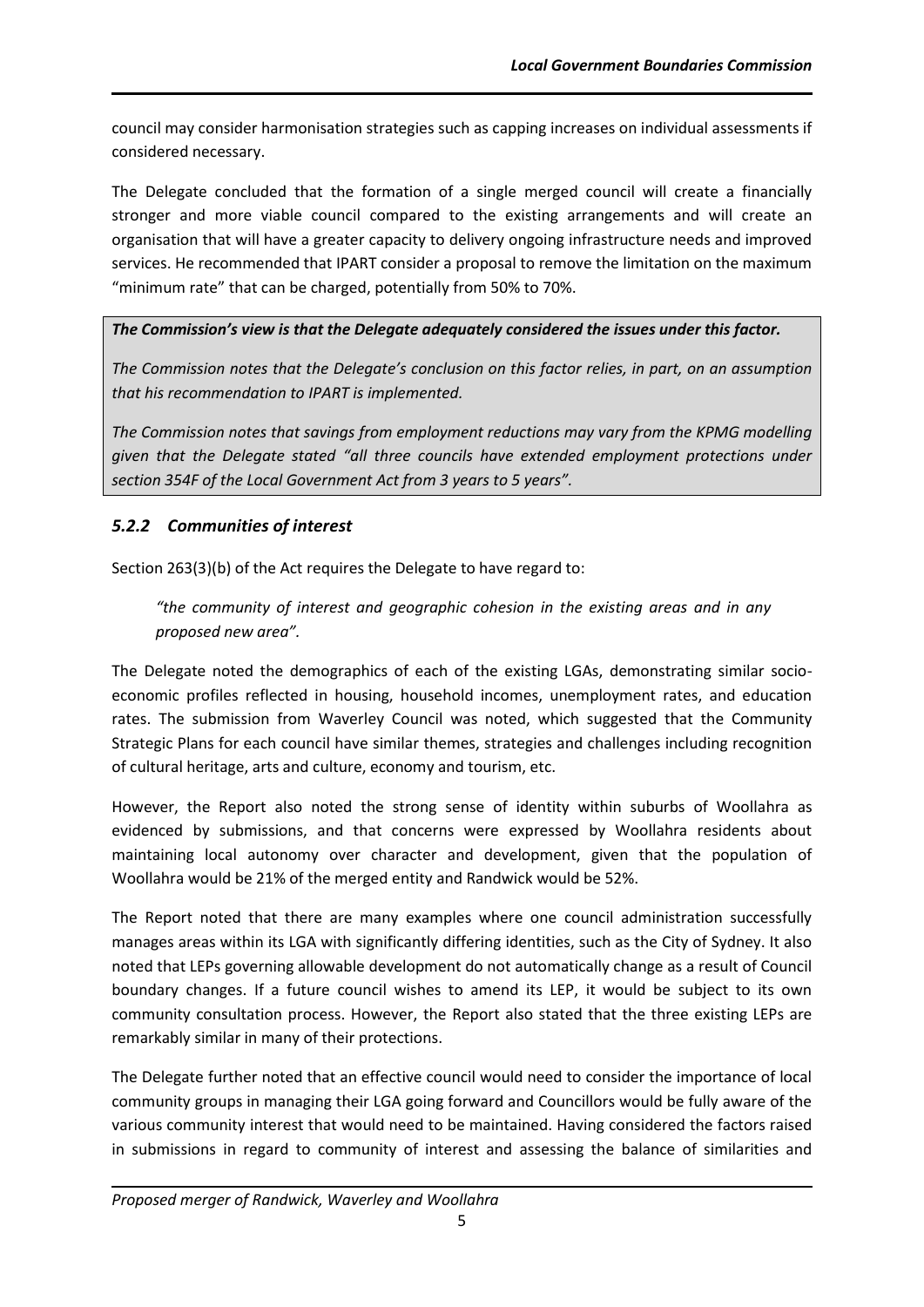differences, the Delegate concluded that the merger proposal is not inconsistent with the factor of communities of interest.

*The Commission's view is that the Delegate adequately considered the issues under this factor.*

*The Commission notes that current LEPs will continue to exist following a merger and it will be a matter for the new council to harmonise or develop new LEPs in consultation with the community.*

# *5.2.3 Historical and traditional values*

Section 263(3)(c) of the Act requires the Delegate to have regard to:

*"the existing historical and traditional values in the existing areas and the impact of change on them".*

The Delegate noted that the region has a proud heritage with close ties to both indigenous and colonial history, with significant sites scattered across the three council areas and many place names derived from aboriginal culture. An overview of the history of each area was provided within the Report.

The Report noted that all three areas have significant natural assets which are protected and well managed, including areas along the foreshore and natural bushland reserves. It also noted all three areas have a similar recognition of aboriginal heritage and history of European settlement. All three strategic plans highlight the strong focus on heritage conservation and celebration.

The Delegate concluded that areas under the proposed merger have similar historical and traditional backgrounds and this criterion is therefore considered to not be an obstacle to amalgamation.

#### *The Commission's view is that the Delegate adequately considered the issues under this factor.*

# *5.2.4 Attitudes of residents and ratepayers*

Section 263(3)(d) of the Act requires the Delegate to have regard to:

*"the attitude of the residents and ratepayers of the areas concerned".*

In assessing the attitudes of residents and ratepayers, the Delegate considered the submissions made by the affected Councils, as well as submissions from individuals and community groups and speakers at the public hearings. Of the 449 submissions received, 322 (74%) opposed the proposal, 79 (18%) supported it and 48 (10%) did not state a particular view.

The Report stated that there were far fewer submissions received from Randwick (64) and Waverley (25), compared to Woollahra (333). Of those received from Woollahra, 247 were opposed to the merger and 50 in favour. It noted that many Woollahra residents expressed a fear of loss of identity, of an increase in high rise development, less representation and Councillors being less responsive to individual consistent issues if a merger proceeds.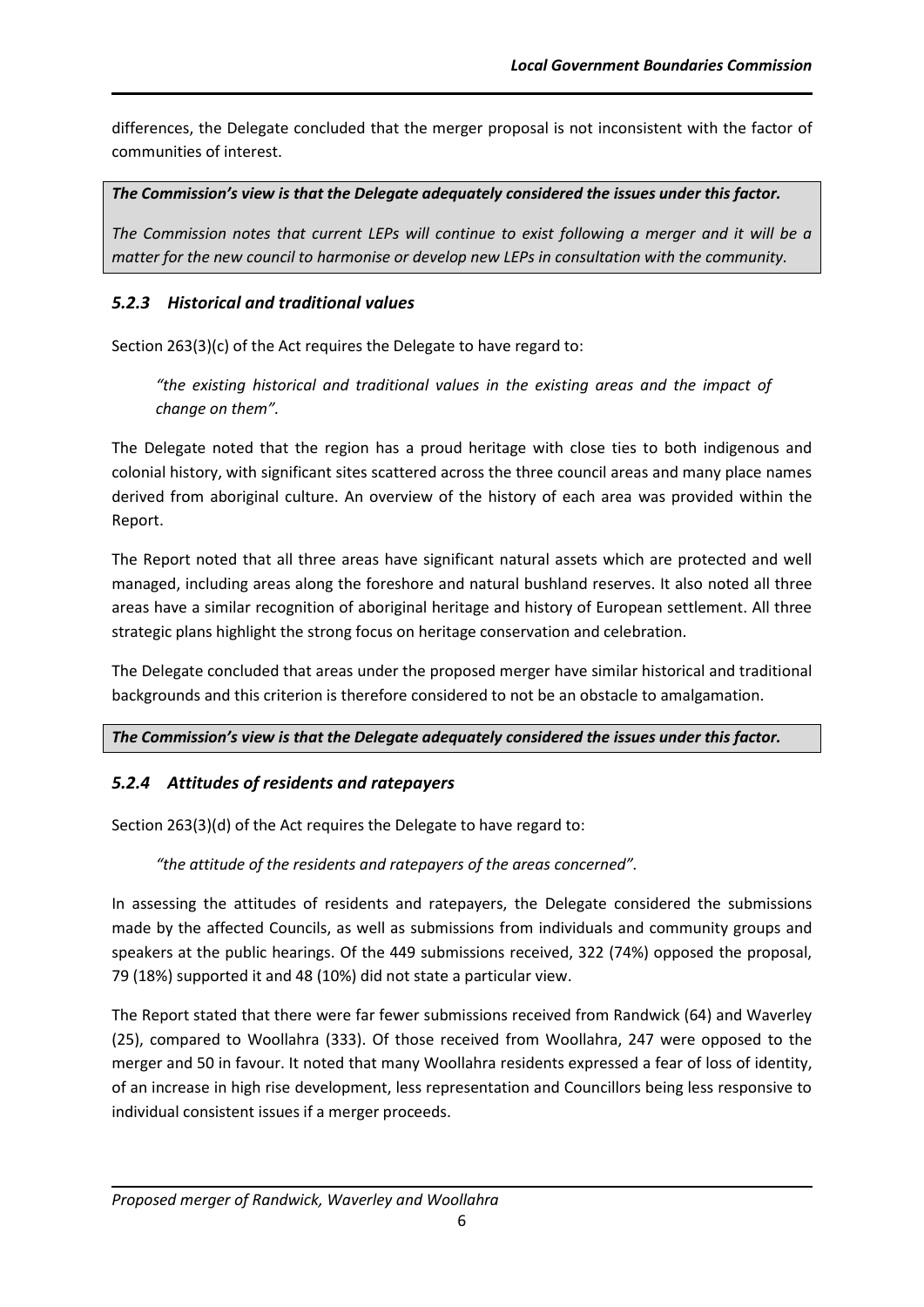The Delegate expressed the view that effective local government reform can be achieved when the character of localities are protected and when residents are ensured continued access to an involvement in decision-making and the provision of effective and affordable services appropriate to their needs. In examining the submissions, the Delegate noted that views ranged widely: from objections to the proposal (regarding the level of representation, higher rates and provision of services or for unspecified reasons); to support for the proposal on the basis that it would be an improvement over the current arrangements.

The Delegate concluded that based on the submissions received, there are mixed views on the benefits of mergers in principle and in some areas a poor understanding of this proposal in particular. The Report recommends a public information campaign to be undertaken by the new council to address concerns and better inform the community, as part of developing a new strategic plan.

#### *The Commission's view is that the Delegate adequately considered the issues under this factor.*

### *5.2.5 Elected representation*

Section 263(3)(e) of the Act requires the Delegate to have regard to:

*"the requirements of the area concerned in relation to elected representation for residents and ratepayers at the local level, the desirable and appropriate relationship between elected representatives and ratepayers and residents and such other matters as it considers relevant in relation to the past and future patterns of elected representation for that area".*

The Delegate noted that if the merger was implemented with 15 councillors as per the proposal documentation, it would give each Councillor a population of 18,278 to represent, which is higher than current representation in Randwick (9,585), Waverley (5,981) and Woollahra (3,908). It is also noted that the most common number of Councillors is 9 across NSW and in Metro councils, the most common is 12 Councillors. Councils in NSW have up to 21,676 residents per councillor (Blacktown City).

The Report stated that the following factors should be considered in determining the appropriate number of councillors:

- the diversity of the population (and different communities of interest, not simply the number of people);
- the relative workload of councillors (influenced by population, geography and the type of Council and its issues); and,
- avoiding tied votes (hence choosing an odd number including the Mayor).

Taking these factors into consideration, and noting his later conclusion related to wards, the Delegate recommended that if the merger proposal is implemented, there should be 15 Councillors in total including the Mayor (elected by Councillors).

*The Commission's view is that the Delegate adequately considered the issues under this factor.*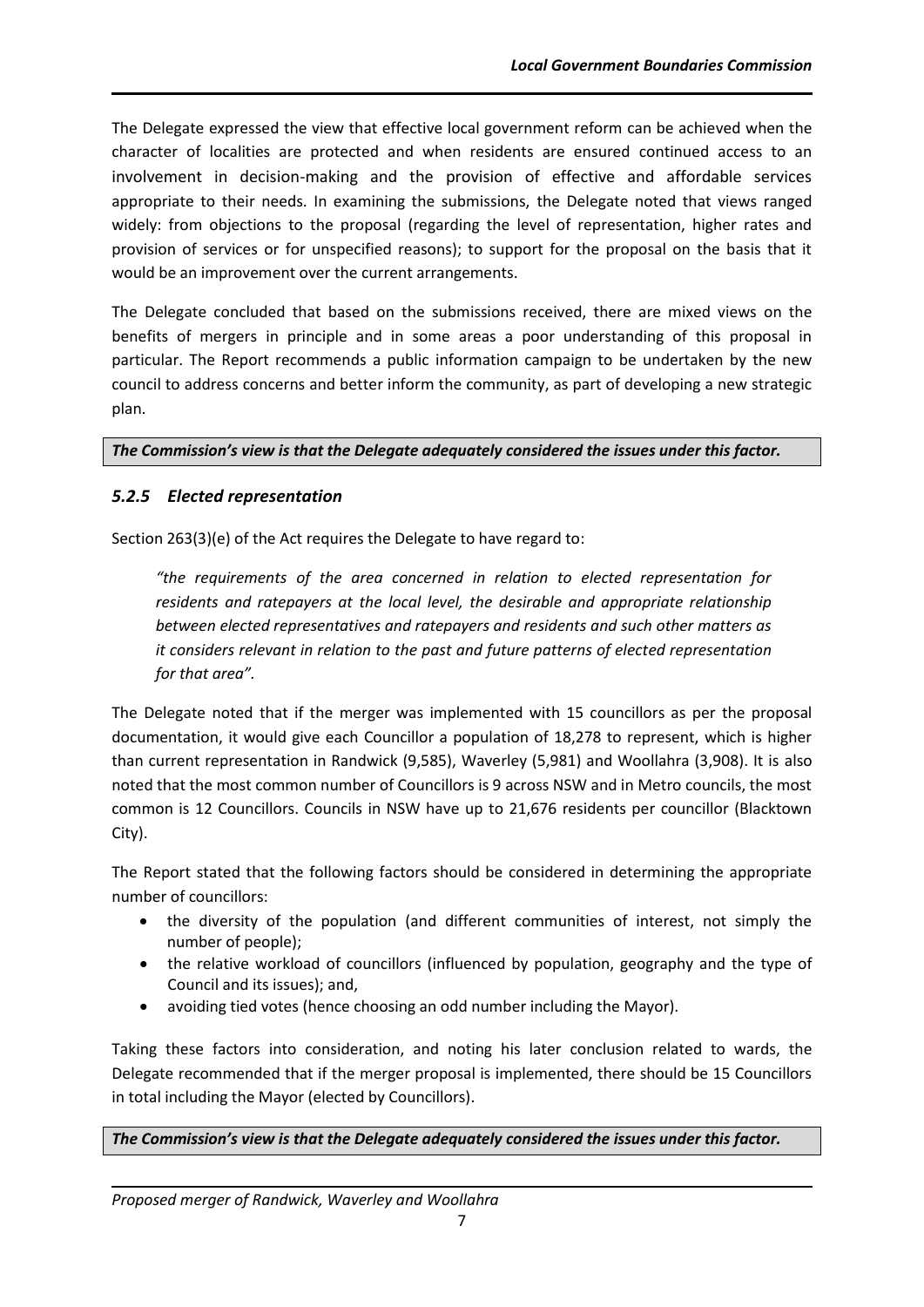# *5.2.6 Service delivery and facilities*

Section 263(3)(e1) of the Act requires the Delegate to have regard to:

*"the impact of any relevant proposal on the ability of the councils of the areas concerned to provide adequate, equitable and appropriate services and facilities".*

It is noted in the Report that Randwick Council's view is that a merged entity would provide opportunities for enhanced service levels and complete all infrastructure backlogs of works within 5 years. Waverley Council also highlighted opportunities for a merged entity to expand services in ways that have not been addressed previously due to capacity constraints, and to strengthen regional decision making and planning.

In contrast, the Report noted that Woollahra Council's submission expressed concern that rate increases in Woollahra will go to improve services and infrastructure in Randwick. It also noted concerns expressed in some submissions that service levels would decrease in the proposed new merged council.

The Delegate concluded that harmonisation of service levels will be a major undertaking for any new entity, to balance the potential for services to increase in scope and quality on the one hand and to manage the cost of providing that service across the whole LGA on the other. In addition there will need to be changes to services to match changing demographic and population size. The Report stated that all of these factors will need to be balanced to achieve the best outcome in an equitable and effective way. Given these considerations, the Delegate saw no impediments to the merger proposal proceeding on this criterion.

#### *The Commission's view is that the Delegate adequately considered the issues under this factor.*

## *5.2.7 Employment impacts on staff*

Section 263(3)(e2) of the Act requires the Delegate to have regard to:

*"the impact of any relevant proposal on the employment of the staff by the councils of the areas concerned".*

The Report discussed submissions received from each Council. Randwick highlighted that it is a leader in local government, attracting high performing engaged staff and that the Council does not see staff reductions as the outcome of a merger, but rather that new and enhanced services would be able to be delivered by their skilled staff. Waverley also believes that the proposed merger will leverage existing capability and build on knowledge, creativity and innovation.

However, the Delegate noted that Woollahra expressed concern at the potential loss of local expertise as staff employed to manage the specific issues of Woollahra may diminish and these skills may not be easily replicated by staff at other Councils, resulting in lower service levels.

The Report noted that under section 354D of the Act, employee entitlements for non-senior staff are protected for 3 years from the date of proclamation of a new merged entity. The Delegate also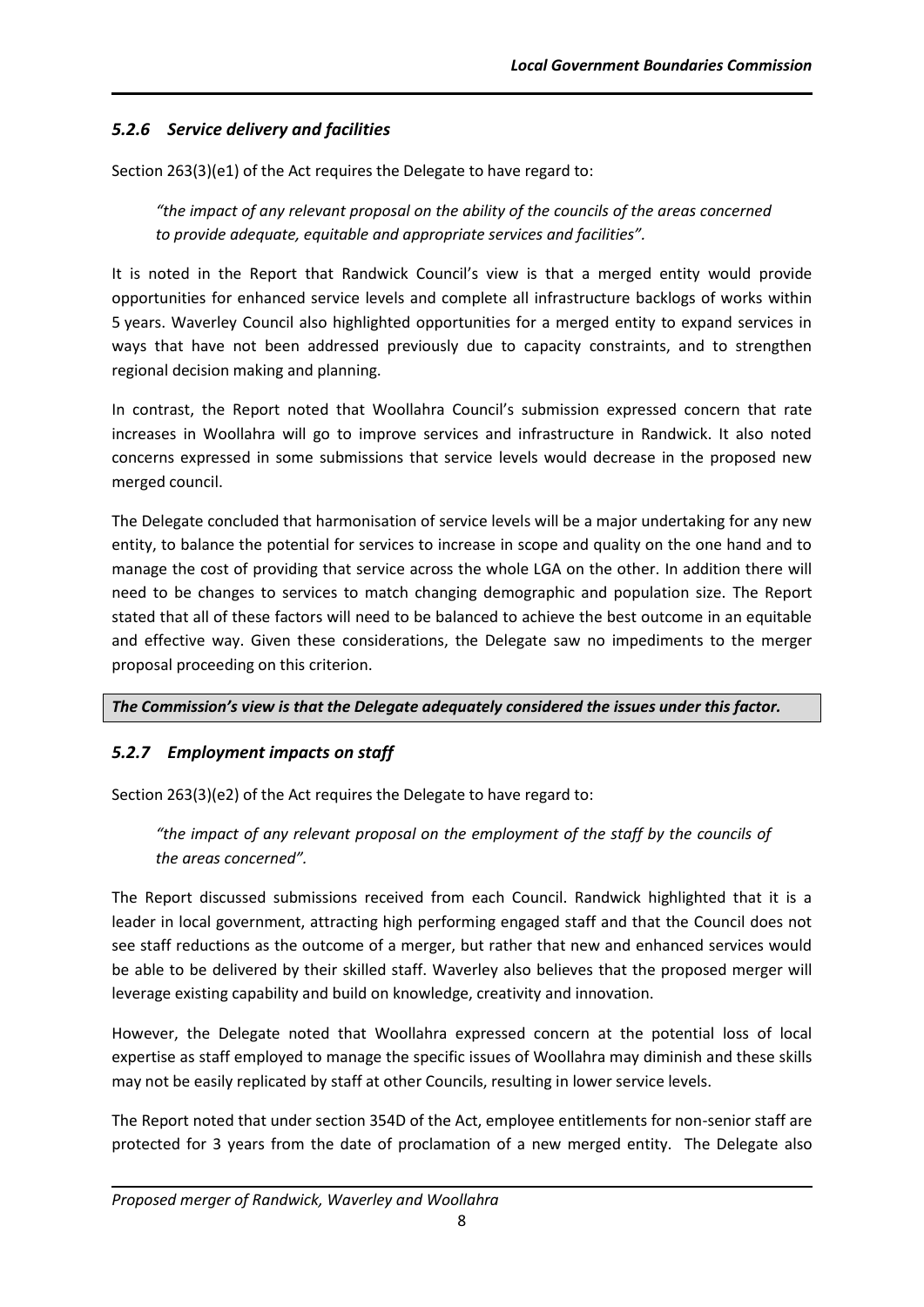understood that all three councils have extended employment protections under section 354F of the Act from 3 years to 5 years.

The Delegate concluded that if the proposal is implemented, there are potential benefits for staff development, training and career paths, and other impacts on staff can be managed with the 5 year protections in place for non-senior staff and appropriate risk management.

#### *The Commission's view is that the Delegate adequately considered the issues under this factor.*

## *5.2.8 Rural impacts*

Section 263(3)(e3) of the Act requires the Delegate to have regard to:

*"the impact of any relevant proposal on rural communities in the areas concerned".*

As the merger proposal involves three Sydney Metropolitan councils, the Delegate concluded there are no rural communities in the area to which this criterion would apply.

### The Commission's view is that the Delegate adequately considered the issues under this factor.

## *5.2.9 Wards*

Section 263(3)(e4) of the Act requires the Delegate to have regard to:

*"in the case of a proposal for the amalgamation of two or more areas, the desirability (or otherwise) of dividing the resulting area or areas into wards".*

It is noted in the Report that submissions from each Council recommended there be 5 wards of 3 councillors each. It was also noted that other submissions from the community expressed the view that the merged area should not be divided into wards as it perpetuates current divisions between councils and would result in local issues being over-ruled as ward Councillors would not have a majority.

Woollahra Council's submission highlighted the number of very high quality councillors in their area and 5 wards would limit how many of them could be elected to the merged council.

The Delegate concluded that to ensure adequate and fair representation, it is recommended that if the merger proceeds, the Council be divided into 3 wards of 5 Councillors, including a Mayor elected from the Councillors. He considered this to be an appropriate arrangement to allow Councillors to establish themselves, to represent the diverse communities within the merged area and to allow the best Councillors to be elected.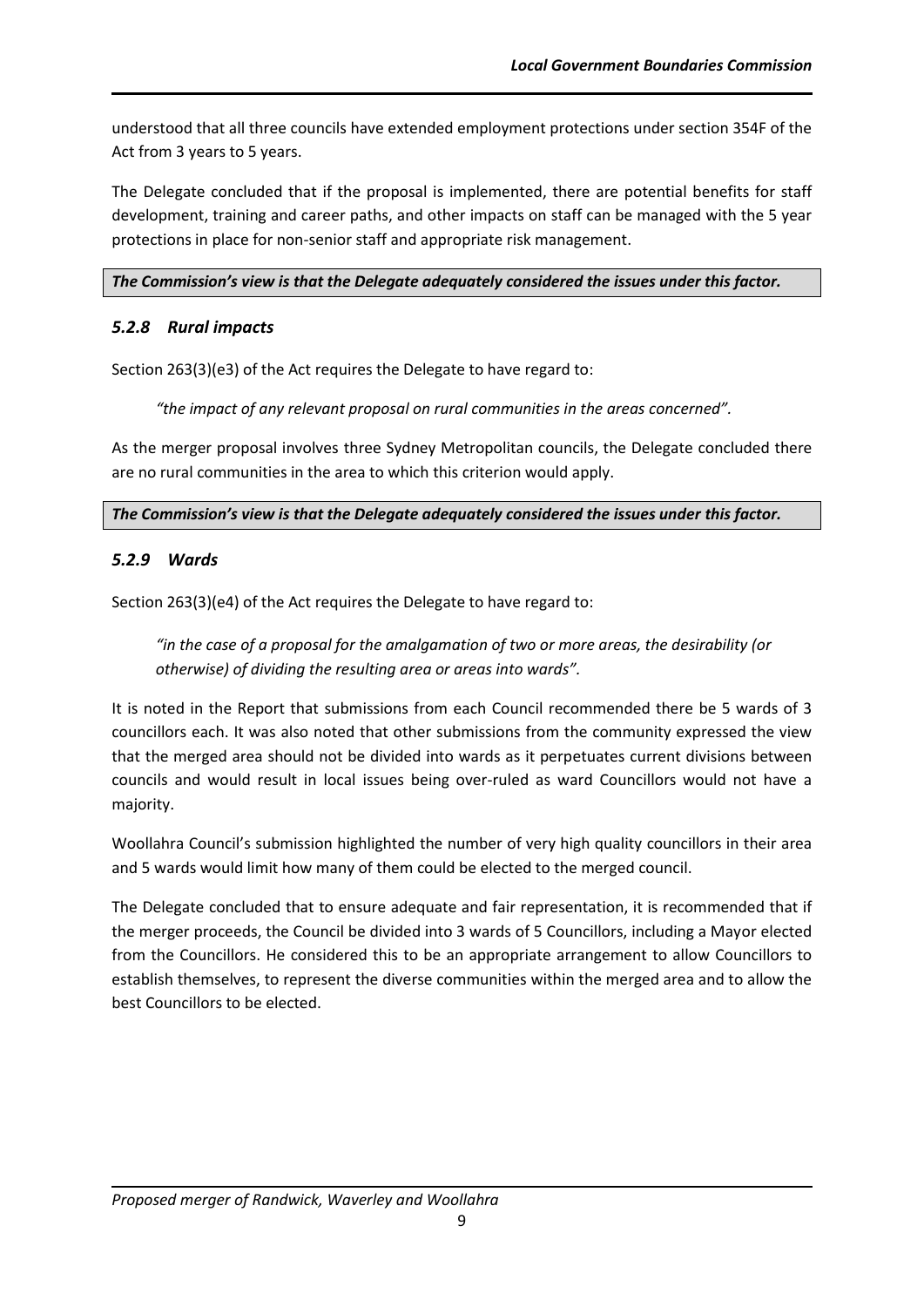#### *The Commission's view is that the Delegate adequately considered the issues under this factor.*

*The Commission notes the Delegate recommended the merged entity has three wards of five councillors, and that this differs from the council's recommendations of five wards of three councillors. The Commission also notes that the Delegate provided very little analysis to support this recommendation.*

# *5.2.10 Opinions of diverse communities*

Section 263(3)(e5) of the Act requires the Delegate to have regard to:

*"in the case of a proposal for the amalgamation of two or more areas, the need to ensure that the opinions of each of the diverse communities of the resulting area or areas are effectively represented".*

The Delegate discussed Randwick Council's submission, which indicated that it uses leading engagement principles to consult and communicate with their diverse communities, especially in the utilisation of new technology communications and social media.

The Report also noted that concern was expressed by some respondents that their particular community of interest may be disadvantaged in a merger. For example, the current focus on art, events, trees, heritage, parks, foreshore walkways and the like may have a different priority in a merged council.

The Delegate noted that any merged council would need to address these operational concerns in serving their communities effectively. As stated in the Report, other representational issues have been addressed under representational issues and under community of interest and geographic cohesion.

#### *The Commission's view is that the Delegate adequately considered the issues under this factor.*

## *5.2.11 Other issues*

Section 263(3)(f) of the Act requires the Delegate to have regard to:

*"such other factors as it considers relevant to the provision of efficient and effective local government in the existing and proposed new areas".*

Consistent with submissions, the Delegate recommended that if the merger proceeds, a new name be chosen which does not include the name of any of the three existing Councils.